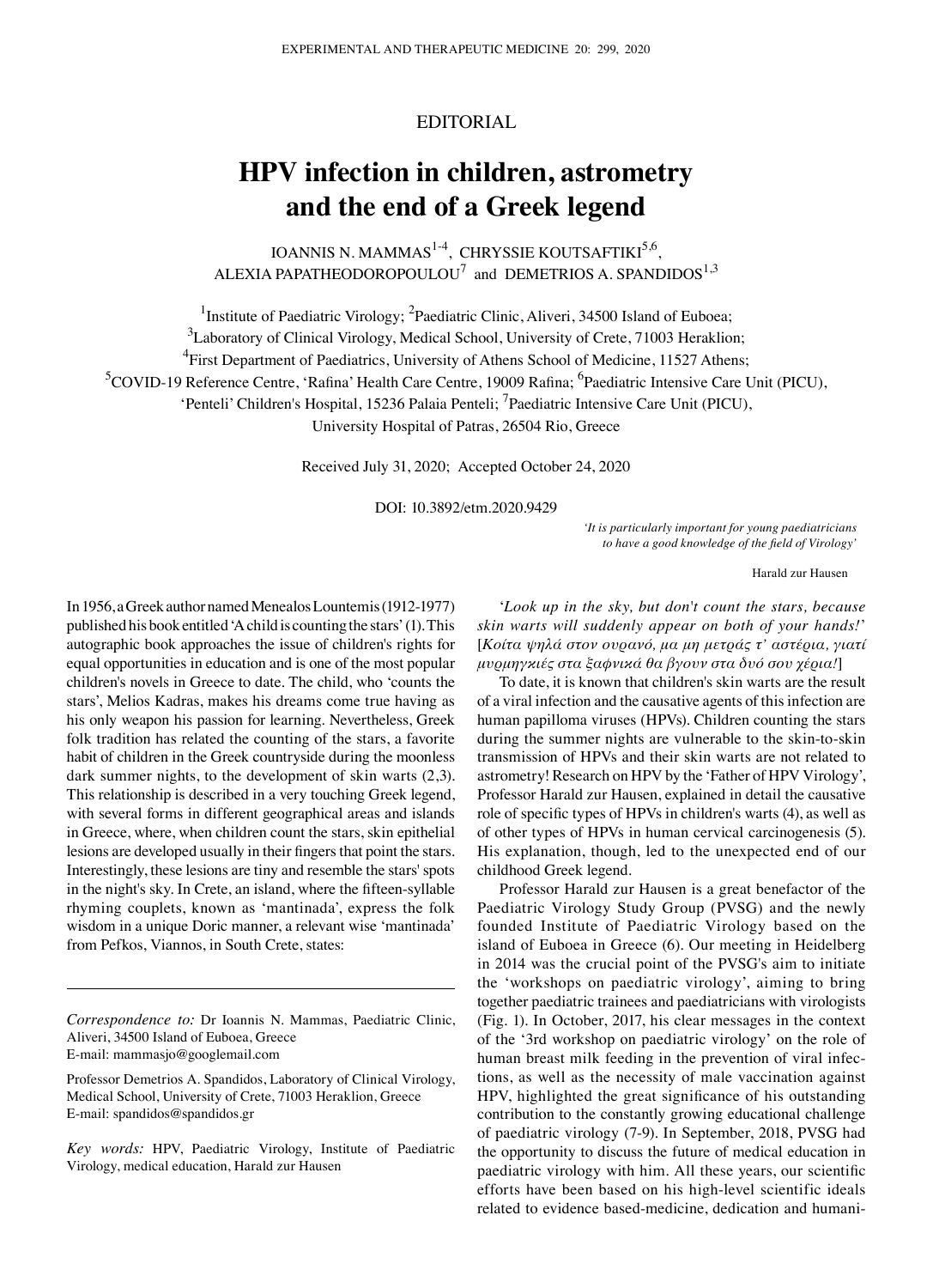

Figure 1. 2014. Dr Ioannis N. Mammas, Consultant Paediatrician and Coordinator of the Paediatric Virology Study Group (PVSG) with Nobel Laureate Professor of Virology Harald zur Hausen in Deutsches Krebsforschungszentrum in Heidelberg, Germany (Photo by Mrs. Marie‑Luise Braun).



Figure 2. 2020. The invitation of Professor Harald zur Hausen's inspirational lecture in the context of the official opening of the Institute of Paediatric Virology based on the island of Euboea in Greece.

tarianism. Professor Harald zur Hausen has received the '2016 George N. Papanicolaou Humanitarian Award' and the '2017 Paediatric Virology Award' for his humanitarianism and his outstanding academic, clinical, research and publishing contribution to medicine and paediatric virology.

In the context of the forthcoming official opening of the Institute of Paediatric Virology Professor Harald zur Hausen's inspirational lecture will focus on 'novel developments in identification of causes of some common cancers' (Fig. 2).

# **Acknowledgements**

This article is published in the context of the foundation of the Institute of Paediatric Virology (IPV; https:// paediatricvirology.org) based on the island of Euboea (Greece), under the auspices of the World Academy of Sciences (WAS) and the support of the Department of Clinical Virology of the University of Crete School of Medicine and the First Department of Paediatrics of the University of Athens School of Medicine. We would like to thank all the members of the IPV for their valuable comments and corrections.

#### **Funding**

No funding was received.

### **Availability of data and materials**

Not applicable.

# **Authors' contributions**

All authors (INM, CK, AP and DAS) contributed equally to the conception and design of this manuscript, wrote the original draft, edited and critically revised the manuscript, read and approved the final manuscript.